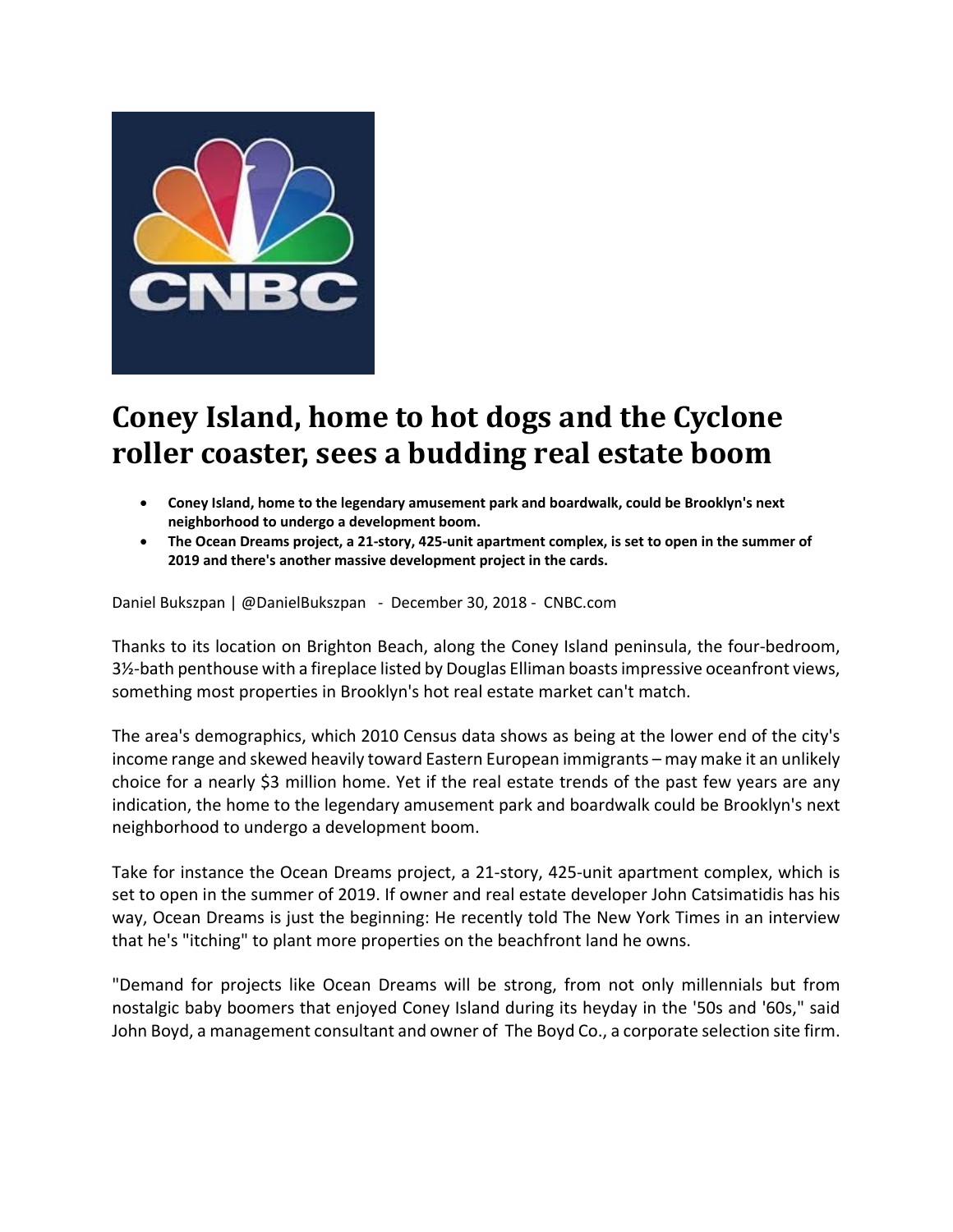

People enjoy a quiet winter afternoon at Coney Island on December 22, 2018 in New York City. New York *City and much of the nation is preparing for the Christmas holiday week where many Americans will enjoy time with family and friends.*

"Look for strong demand to also come from Russian investors and the Russian community that has gravitated to the Coney Island environs in recent years," he added. "Coney Island redevelopment could not come at a better time."

The home of the historic wooden Cyclone roller coaster became a popular resort and amusement park destination during the 1880s, but during the 1960s it experienced a major decline in visitors. As a result, the surrounding neighborhood suffered a downturn, and bids to revitalize it came and went.

However, in 2005 a proposal by former Mayor Michael Bloomberg was approved by the Coney Island Development Corp. Now Coney Island appears poised to take its place alongside Williamsburg and Dumbo as a working-class, racially mixed enclave that's undergoing an unexpected renewal.

After the 2008 financial crisis, "Coney Island was one of the neighborhoods hit hard by job losses," said Constantine Valhouli of NeighborhoodX.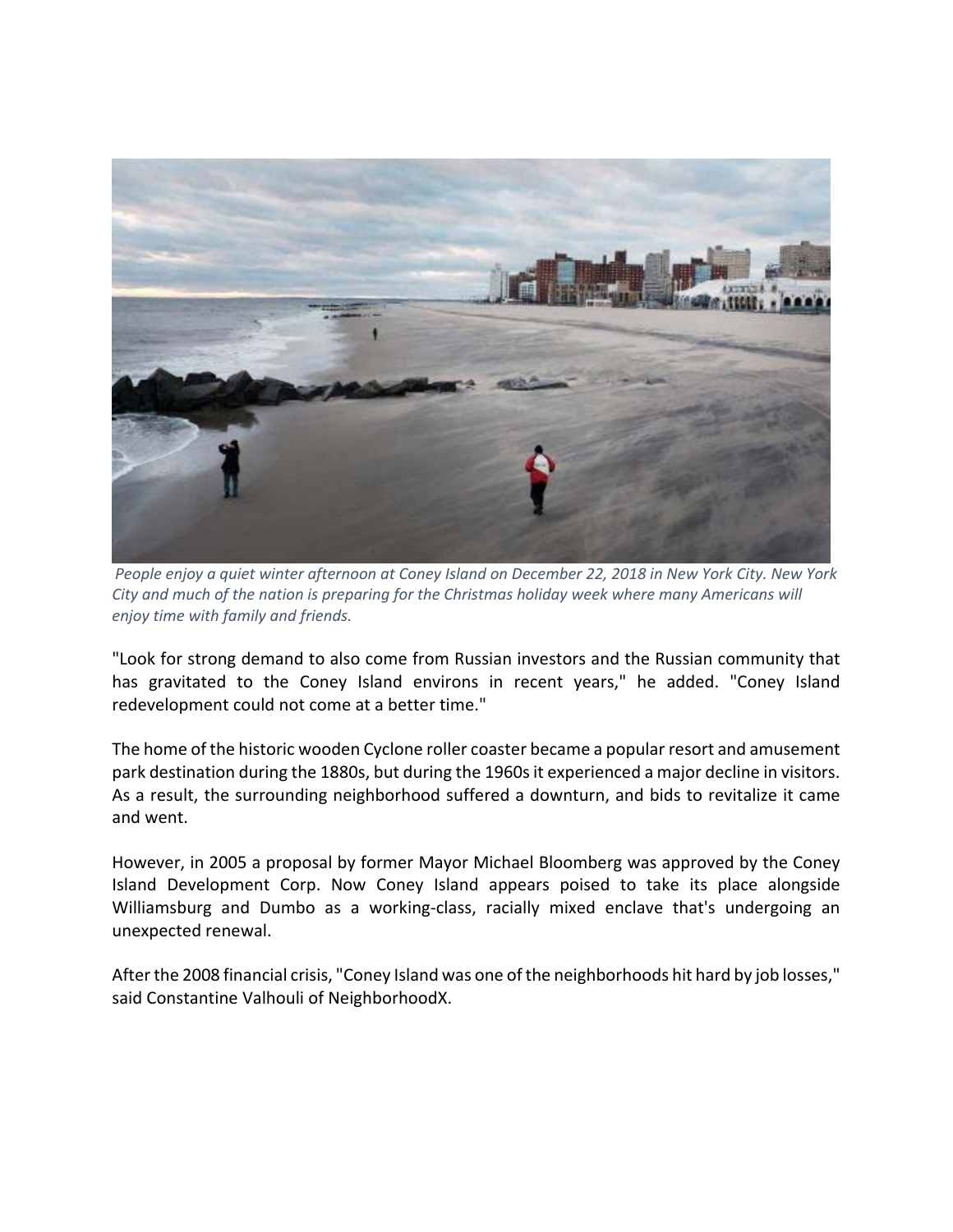

The home of the historic wooden Cyclone roller coaster became a popular resort and amusement park destination during the 1880s, but during the 1960s it experienced a major decline in visitors. As a result, the surrounding neighborhood suffered a downturn, and bids to revitalize it came and went.

However, in 2005 a proposal by former Mayor Michael Bloomberg was approved by the Coney Island Development Corp. Now Coney Island appears poised to take its place alongside Williamsburg and Dumbo as a working-class, racially mixed enclave that's undergoing an unexpected renewal.

After the 2008 financial crisis, "Coney Island was one of the neighborhoods hit hard by job losses," said Constantine Valhouli of NeighborhoodX.

"According to one city report, 1 in 10 jobs in the neighborhood was lost. But prices began to stabilize and grow in part due to the redevelopment efforts, such as Luna Park in 2010," he added.

Housing pricesin the neighborhood have risen steadily for the past decade. Data from real estate analytics firm NeighborhoodX showed that rentals surged from a median rent of \$700 in 2008 to around \$1,900 currently, an increase of about 170 percent over the course of a decade.

Alex Lavrenov, an agent at Warburg Realty, said that more than 2,000 units are expected to come to the neighborhood — which is twice as many as the 1,000 that the massive Essex Crossing development is expected to bring to Manhattan's Lower East Side.